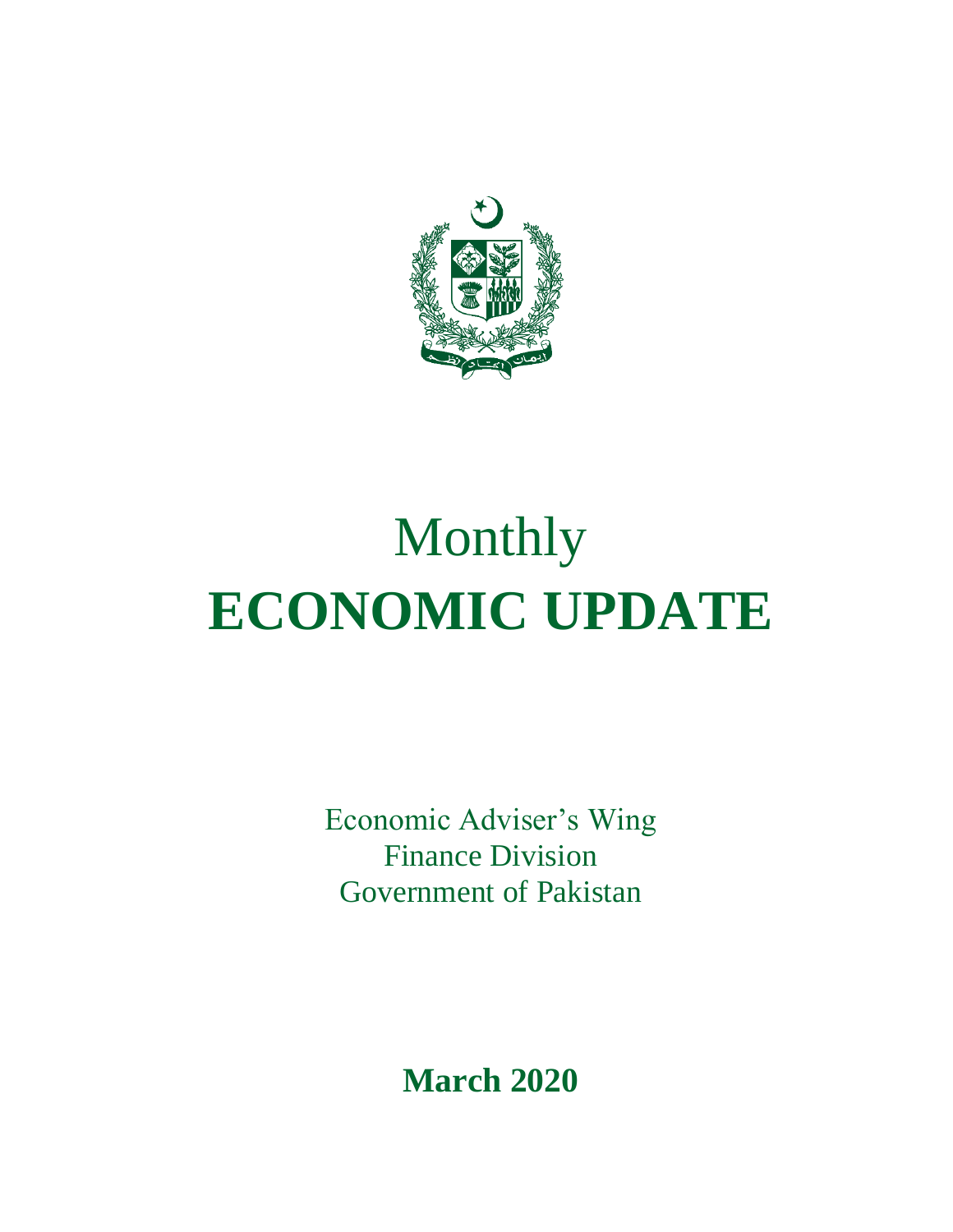# **CONTENTS**

# Page #

| 1.           |                |
|--------------|----------------|
| 2.           |                |
|              |                |
|              | 2              |
| 3.           | 3              |
| $\mathbf{4}$ | $\overline{4}$ |
| 5.           | 5              |
| 6.           | 6              |
| 7.           | 8              |
| 8.           | 9              |
| 9.           | 10             |
| 10.          | 11             |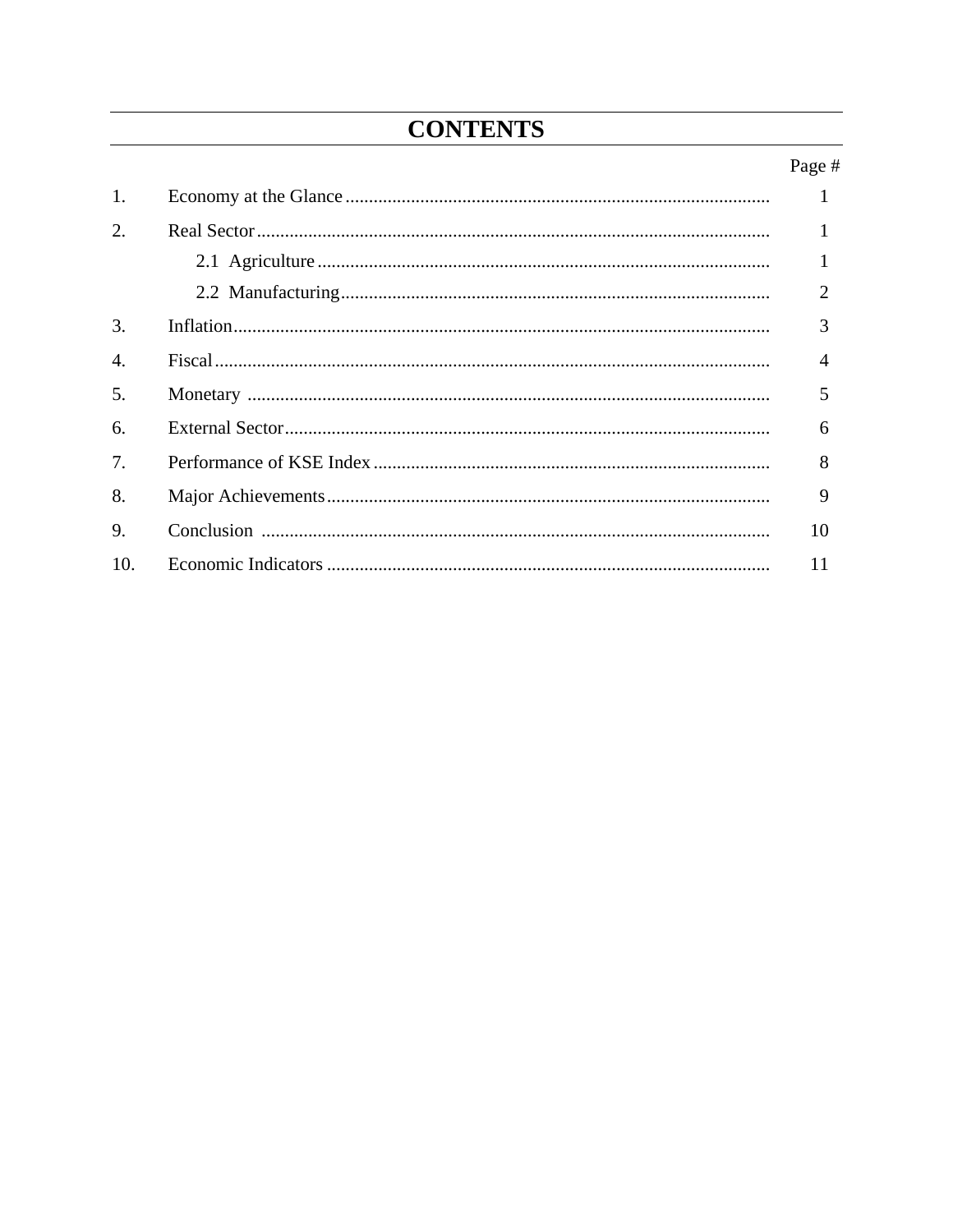# **1. Economy at the glance**

The Corona virus outbreak early in 2020 has taken its toll on the global markets and the economy through numerous channels, including sharp declines in domestic & global demand, lower tourism and business travel, trade and production linkages, supply disruptions, and health effects. The magnitude of the economic impact is highly uncertain; ADB in mid-March suggested a global impact in the range of \$77 billion to \$347 billion (0.1% to 0.4% of global GDP).

UN economists have warned that the deadly Corona virus epidemic could cost the global economy \$4.0 trillion this year and called on governments to ramp up spending to mitigate its impact. A new report from the UNCTAD, a Geneva-based UN agency, concluded that the spread of COVID-19 will push some countries into recession and will significantly slow growth in the world economy as a whole.

Pakistan economy which was moving towards stability and sustainable inclusive growth has also been exposed to multifaceted challenges as a result of this pandemic. According to the latest data for July-Feb, FY2020, the external sector continues to improve substantially on account of significant reduction in current account deficit CAD (71%), modest growth in both exports (2.7%) and workers' remittances (5.3%) and significant reduction in imports (17.5%). However, the outbreak of Corona virus has posed significant challenges for external sector in coming months due to high trade linkages with China, USA, EU and Middle East.

Government is dealing with the Corona virus outbreak on emergency basis. In order to reduce the impact of Corona virus and boost the economy the government has announced Rs.1.2 trillion Economic relief and Stimulus package. It aims to provide relief to vulnerable, support to poor, SMEs industry, deferment of utility bills of lower income groups, deferment of principal and interest for business and reduction in fuel prices etc. Similarly, SBP has decided to cut the policy rate to 11 percent. SBP has also provided various incentives to manufacturing sector and exporters. Joint efforts of Government and SBP will provide a cushion to industry in this dwindling situation.

# **MONTHLY PERFORMANCE, FEBRUARY 2020**

# **2. Real Sector**

### **2.1 Agriculture**

Government has increased wheat support prices to Rs. 1400 per 40 kg. Wheat crop in almost all parts of the country was good. However, recent weather conditions, expected rainfall in the coming weeks and hailing in southern Punjab may have adverse effects on optimistic estimates of 27.0 mn tons. Early terminations of some kharif crops, better inputs availability are promising factors to have good crop at the end of the season.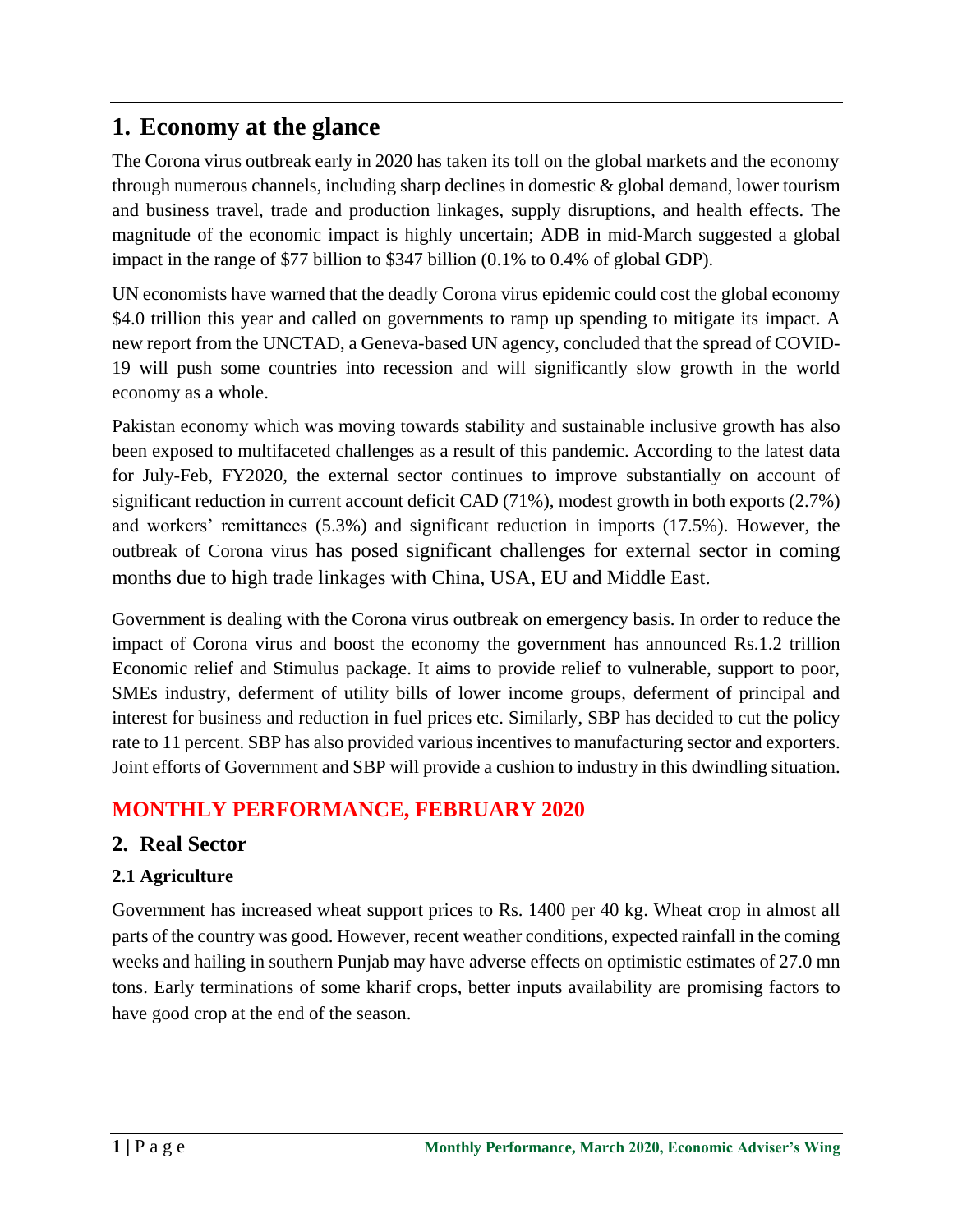#### **2.2 Manufacturing**

Large scale manufacturing (LSM) witnessed an increase of 7.1% in January 2020 on MOM basis (15.4% December 2019). YOY LSM decreased by 5.9% in Jan 2020 (-0.9% Jan 2019). Overall contraction in LSM stood at -3.4% during Jul-Jan FY 2020 (-1.6% last year).



*Source: Pakistan Bureau of Statistics*

During Jul-Feb FY20, total cement dispatches increased by 10.1% to 33.313Mt (30.253Mt last year). Domestic dispatches increased by 6.9% to 27.374MT while exports were up 27.7% to 5.939MT.

In Feb FY20, Automobile has picked up the pace. Total trucks, buses, Jeeps, Pickups and tractors' production increased by 1.2%, 73.7%, 22.5%, 41.3% and 347% respectively.

Textile sector is getting mounting orders for denim and home textile. But this sector relies on China for the bulk of its capital goods and other inputs (raw yarn, synthetic fiber, and colouring matter), so this may be affected if there is a prolonged closedown of the Chinese Economy.

#### **Sectors showing growing trend**

|                                      |        | $\mathcal{P}_0$ Change |         |  |
|--------------------------------------|--------|------------------------|---------|--|
| <b>Manufacturing Sector</b>          | Weight | 2018-19                | 2019-20 |  |
|                                      |        | Jul-Jan                | Jul-Jan |  |
| Textile                              | 20.9   | $-0.12$                | 0.28    |  |
| Food, Beverages & Tobacco            | 12.4   | $-3.62$                | 1.93    |  |
| <b>Non Metallic Mineral Products</b> | 5.4    | $-2.29$                | 1.71    |  |
| Fertilizers                          | 4.4    | 5.81                   | 4.53    |  |
| <b>Leather Products</b>              | 0.9    | $-0.88$                | 11.15   |  |
| Paper & Board                        | 2.3    | $-2.29$                | 6.77    |  |
| <b>Rubber Products</b>               | 0.3    | 3.36                   | 2.05    |  |
| <b>Wood Products</b>                 | 0.6    | $-30.91$               | 25.07   |  |

*Source: Pakistan Bureau of Statistics*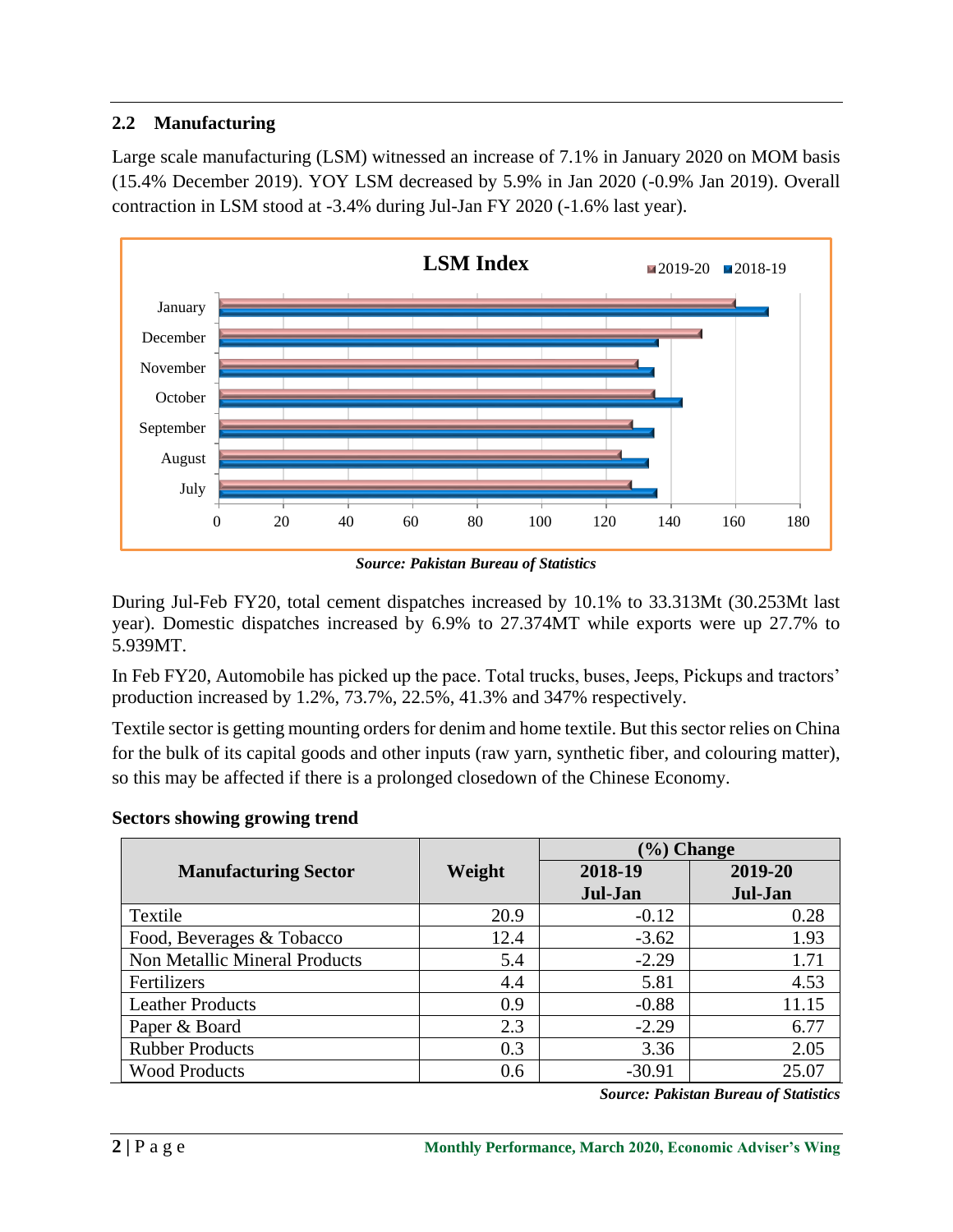#### **Sectors showing dismal performance are**

|                             |        | $\left(\frac{9}{6}\right)$ Change |          |  |
|-----------------------------|--------|-----------------------------------|----------|--|
| <b>Manufacturing Sector</b> | Weight | 2018-19                           | 2019-20  |  |
|                             |        | Jul-Jan                           | Jul-Jan  |  |
| Coke & Petroleum Products   | 5.5    | $-4.78$                           | $-10.59$ |  |
| Pharmaceuticals             | 3.6    | $-9.09$                           | $-5.77$  |  |
| Chemicals                   | 1.7    | $-4.16$                           | $-3.20$  |  |
| Automobiles                 | 4.6    | $-5.24$                           | $-36.07$ |  |
| Iron & Steel Products       | 5.4    | $-9.13$                           | $-9.25$  |  |
| Electronics                 | 1.9    | 37.86                             | $-8.5$   |  |
| <b>Engineering Products</b> | 0.4    | 10.84                             | $-3.62$  |  |

*Source: Pakistan Bureau of Statistics*

#### **Main contributors to lower LSM growth**

- Shift in power generation away from furnace oil has reduced the fuel's demand and affected petroleum industry's output.
- Upward adjustment in electricity prices dented domestic steel producer's margins.
- The increase in Additional Custom Duty (ACD) from 2% to 4% and 7% against tariff lines of 16% and 20% and above respectively. FED from 2.5% to 7.5% against different vehicle categories increased the prices of vehicles and hence lowered demand and the production.

#### **Steps to overcome de-industrialization**

- Government continue to provide Long-term Trade Financing (LTFF) and Export Finance Scheme (EFS) at subsidized rate (LTFF 6%, EFS 3%). LTFF amount reached to Rs 31.5 bn (Rs 26.4 bn last year) during Jul-Feb FY20. Similarly, EFS amount reached to Rs 86.27 bn (Rs 75.6 bn last year) during Jul-Feb FY20.
- Power Division has released Rs. 179 bn uptil  $19<sup>th</sup>$  March 2020 out of allocated Rs. 226.5 bn subsidy to ensure uninterrupted electric supply to both consumers and producers.
- Petroleum Division has released Rs. 15.4 bn uptil 19<sup>th</sup> March 2020for zero rated industrial sector out of allocated Rs. 24 bn subsidy for the purpose.
- PSDP release process is simplified and Rs465bn (Rs373 bn last year) has been authorized (as on 13<sup>th</sup> March 2020) to fund various uplifting projects.
- In an effort to combat **Covid-19,** SBP will refinance banks to provide financing at 7% for 10 years for setting up of new industrial units. This is Rs 100 bn scheme with a maximum loan size per project of Rs 5 bn.

### **3. Inflation**

CPI inflation reached to 12.4% in February 2020 as compared to 14.6 % previous month (Y-o-Y). On month-on-month basis, it decreased by 1.0% in February 2020. During Jul-Feb FY20, CPI inflation reached to 11.7%.

The fall in fuel and non-fuel commodities prices in global market will have favourable impact on inflationary outlook of Pakistan. The Sensitive price Indicator (SPI) monitors the price movement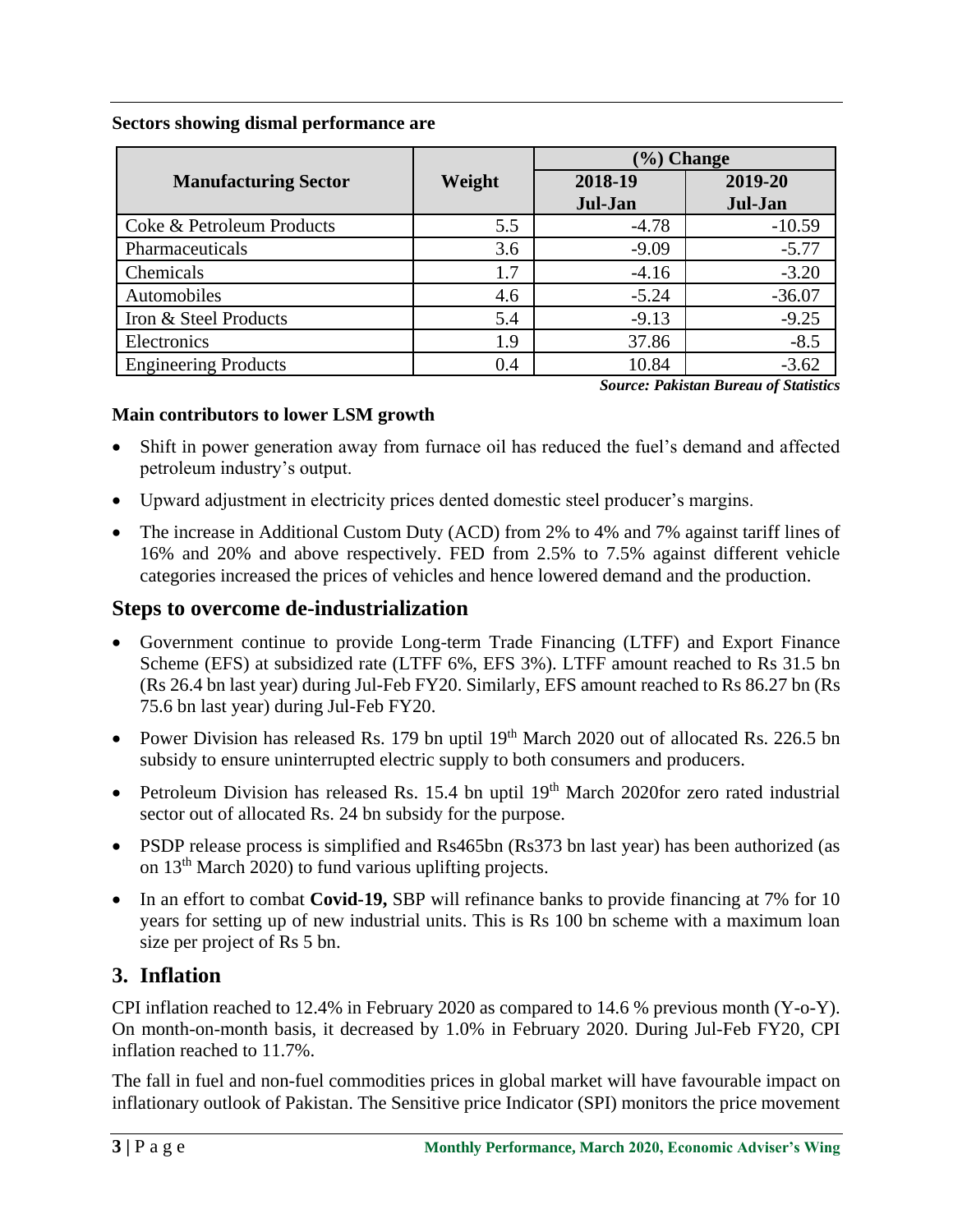of 51 essential items on weekly basis. The SPI for the week ended on 12<sup>th</sup> March, 2020 increased by 0.71%. During the week, 9 items recorded decline in their prices while 28 items remain stable. The table given below presents the SPI trend during the month of, February and March 2020:

| Week ended on | <b>Combined SPI</b> | <b>%age change over</b><br>previous week | <b>%age change over</b><br><b>Corresponding week</b><br>last year |
|---------------|---------------------|------------------------------------------|-------------------------------------------------------------------|
| 13-02-2020    | 130.9               | $-0.4$                                   | 16.4                                                              |
| 20-02-2020    | 130.7               | $-0.1$                                   | 15.9                                                              |
| 27-02-2020    | 129.2               | $-1.2$                                   | 14.6                                                              |
| 05-03-2020    | 128.7               | $-0.3$                                   | 11.6                                                              |
| 12-03-2020    | 129.7               | 0.7                                      | 12.4                                                              |

#### **SPI (51 Items) 2015-16=100**

*Source: Pakistan Bureau of Statistics*

Borrowing from SBP has inflationary impact. Govt. has discontinued borrowing from SBP in Current Fiscal Year. Government retired Rs. 896.16 bn (1st July-6<sup>th</sup> March 2020) as compared to borrowing of Rs. 3,195.33 bn same period last year.

SBP has decreased the policy rate to 11percent.The decision reflects that the outlook for inflation has improved in light of the recent deceleration in domestic food prices, consumer price expectations, and sharp fall in global oil prices.

# **4. Fiscal**

Overall fiscal deficit is recorded at 3.2% of GDP (Rs.1,430 bn) during Jul-Jan, FY20 against 3.8%(Rs.1,472bn) in the comparable period of FY19. Similarly, primary balance has improved and posted a surplus of Rs.153 bn (0.3% of GDP) during Jul-Jan, FY20 against the deficit of Rs.338 bn(-0.95 of GDP) in the preceding year. On expenditure side, PSDP authorization went up to Rs. 465.3 bn (as on 13-03-2020) as against Rs. 373.5 bn in last year. Increased public spending relative to last year is supporting business activities, especially in construction-allied industries.

### **FBR Tax Collection**

The outcomes of measures/initiatives introduced by FBR have now started to emerge in terms of significant rise in tax collection during Jul-Feb,FY20. FBR has collected Rs. 2,731bn during Jul-Feb,FY2020 against Rs. 2,332bn, showing a growth of 17.1 %.

First eight months of current fiscal year has witnessed a significant rise in domestic tax collection by 22% to Rs.2,298bn against Rs.1,887bn last year. Within the domestic tax collection, direct taxes grew by 19%, sales tax

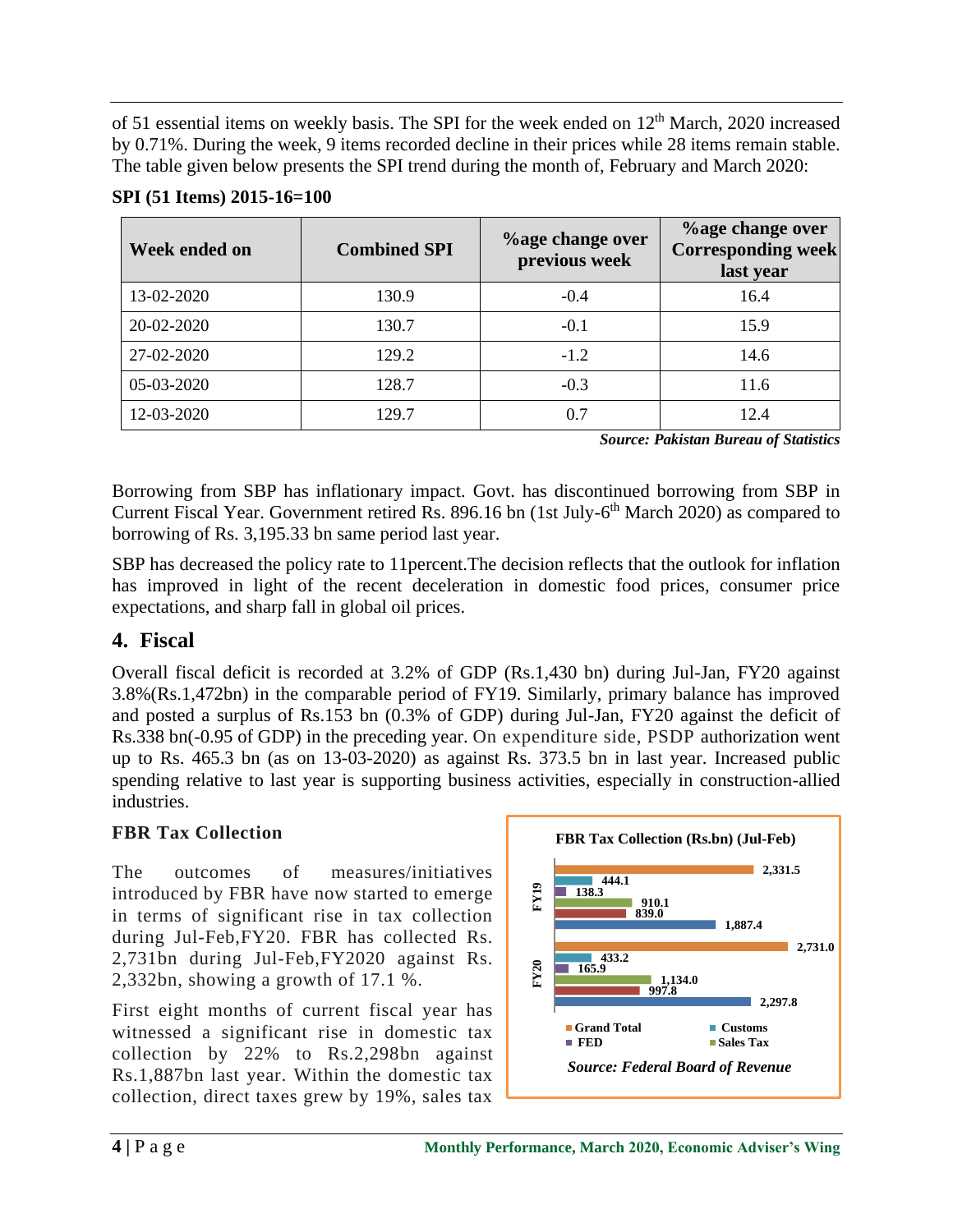by25% and federal excise duty by 20%. However, customs duty reduced by 2.5% during first eight month of current fiscal year.



*Source: Federal Board of Revenue*

Significant improvement in fiscal accounts indicates that fiscal consolidation is on track and supporting a qualitative improvement in the inflation outlook. However, the government could face challenges in achieving revenue targets for this year, especially if there are disruptions in economic activity, and may require increased expenditures in health and social sectors to cushion the impacts of the Corona virus pandemic.

# **5. Monetary**

SBP in its monetary policy announced on  $17<sup>th</sup>$  March, 2020, slashed the policy rate by 75bps to an eight months low of 12.5%.In order to cushion growth slowdown while protecting inflation expectations in the wake of Coronavirus outbreak, policy rate reduced by a further 150 basis points( $24<sup>th</sup> March, 2020$ ) to 11%. This brings the cumulative easing over the past one week to 225 basis points. During  $1^{st}$  July –  $28^{th}$  February, FY20 money supply (M<sub>2</sub>) witnessed 5.02 percent growth (Rs. 894.3 bn) compared to growth of 3.36 percent (Rs. 536.88 bn) in last year.Net Foreign Assets (NFA) increased by Rs. 1,130.06 bn as compared to the contraction of Rs. 842.53 bn in last year. Net Domestic Assets (NDA) of the banking sector decreased by Rs.235.76 bn as compared to the expansion of Rs. 1,379.42 bn last year. Private Sector has borrowed Rs. 244 bn against the borrowing of Rs. 582.1 bn in last year.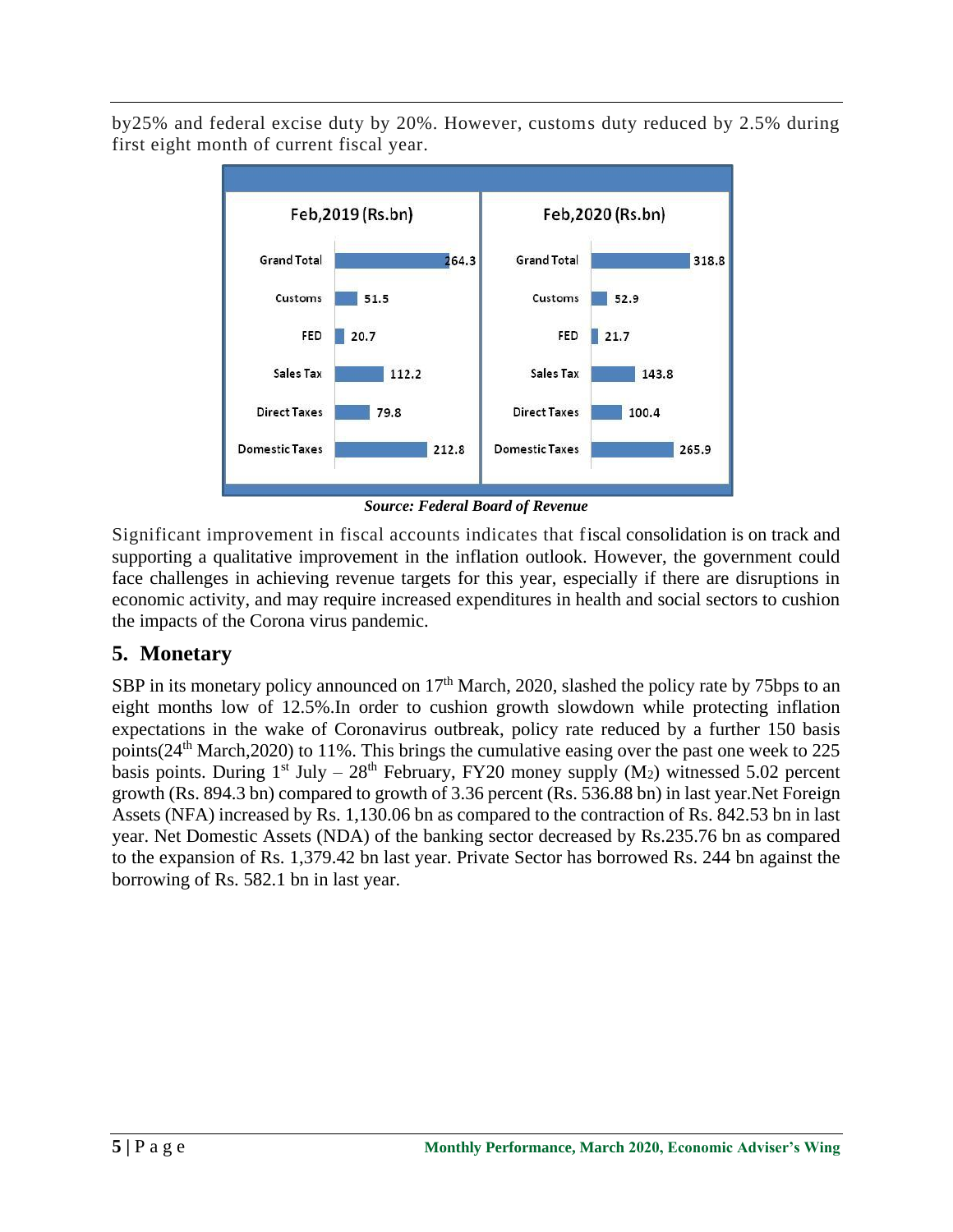

*Source: State Bank of Pakistan*

# **6. External Sector**

The current account deficit contracted by 71% to \$2.84 bn (\$9.82bn last year) during Jul-Feb FY20, driven by a significant reduction in imports and modest growth in both exports and workers' remittances. Exports grew by 2.7 % to \$ 16.4 bn (\$ 16.0 bn last year), Imports declined by 17.5 % to \$ 29.6 bn (\$ 35.9 bn last year).Consequently, trade deficit reduced by 33.7 % to \$ 13.2 bn (\$ 19.9 bn last year).



*Source: Pakistan Bureau of Statistics*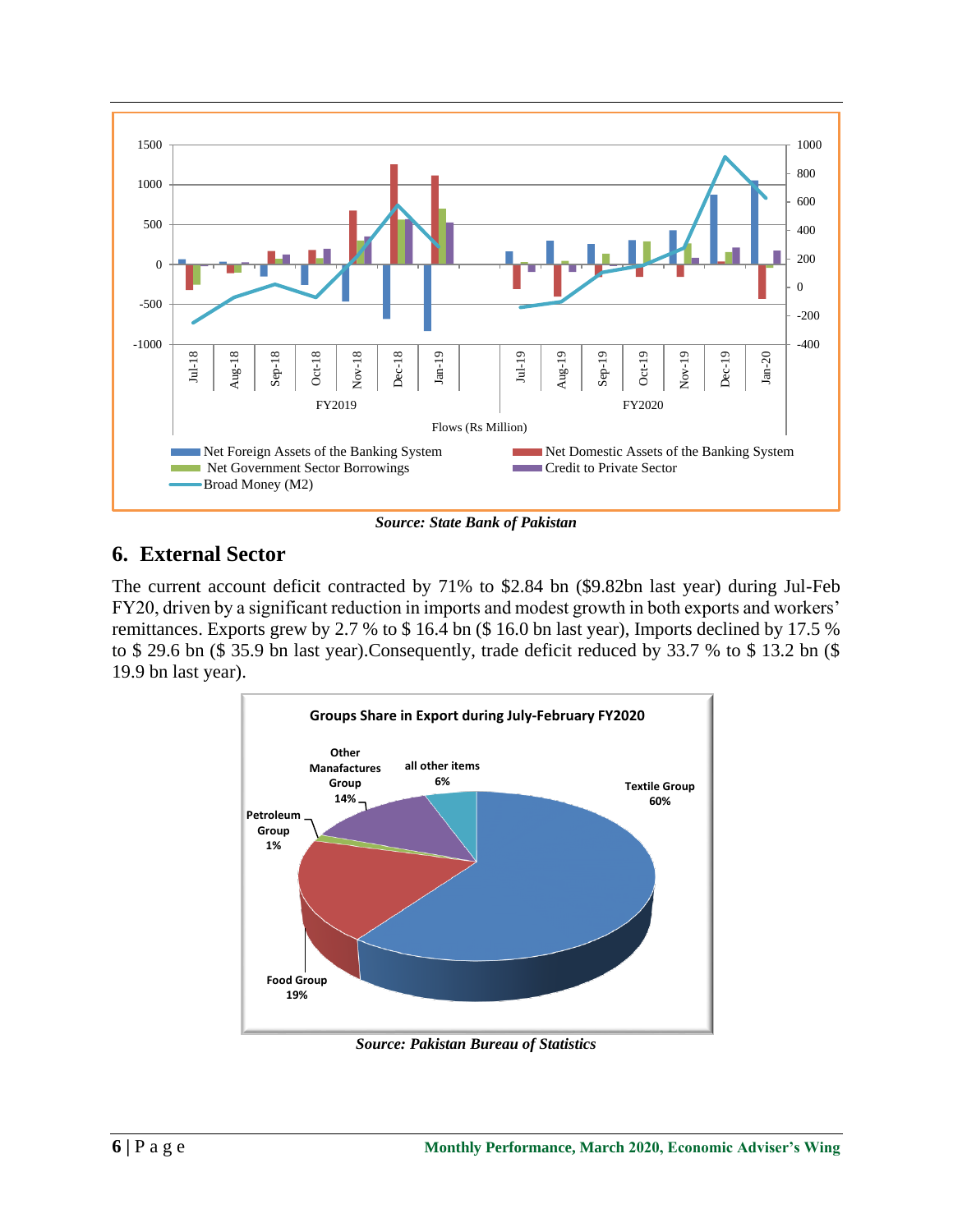

*Source: Pakistan Bureau of Statistics*

The exports of services grew by 10.2% to \$ 3.7 bn (\$3.5 bn last year). The major services exports: telecommunication, computer and information services (\$888 mn), other business services (\$944 mn) and government goods& services (\$245mn). The import of Services declined by 1.2% and is \$ 6.0 bn (\$ 6.1 bn last year). Imports of services comprised of transport (\$2220 mn) and other business services (\$1769 mn).

#### **Foreign Direct Investment**

FDI increased by 75.0% and reached to \$ 1852.7 mn during Jul-Feb FY20 as compared to \$ 1059 mn last year. On year on year basis FDI increased by 150.6% and reached to \$ 289 mn in February FY20 as compared to \$ 115.3 mn in the same month last year.

The inflows of FDI reached to 2360.1 mn during Jul-Feb FY20 compared to 2244.4 mn same period last year, with a growth of 5.2%.The outflows of FDI during Jul-Feb FY20 decreased by 57.2% and reached to 507.4 mn compared to 1185.4 mn same period last year.

### **Foreign Portfolio Investment**

The Foreign Private Portfolio Investment registered a net outflow of US\$ 47.9 million in February. Countries with Major inflow are Hong Kong (\$14.9 Mn), U.A.E (\$1.4 Mn), and Singapore (\$0.9 Mn). While major outflows were sent to United States (\$19.6 Mn), United Kingdom (\$5.5 Mn) and Luxembourg (\$ 2.6 Mn).

Foreign Public Portfolio Investment registered a net inflow of \$ 321.5 Mn in month of February, 2020. Net Foreign Public Portfolio Investment from July 2019 till February, 2020 accumulates to \$2161.1 Mn.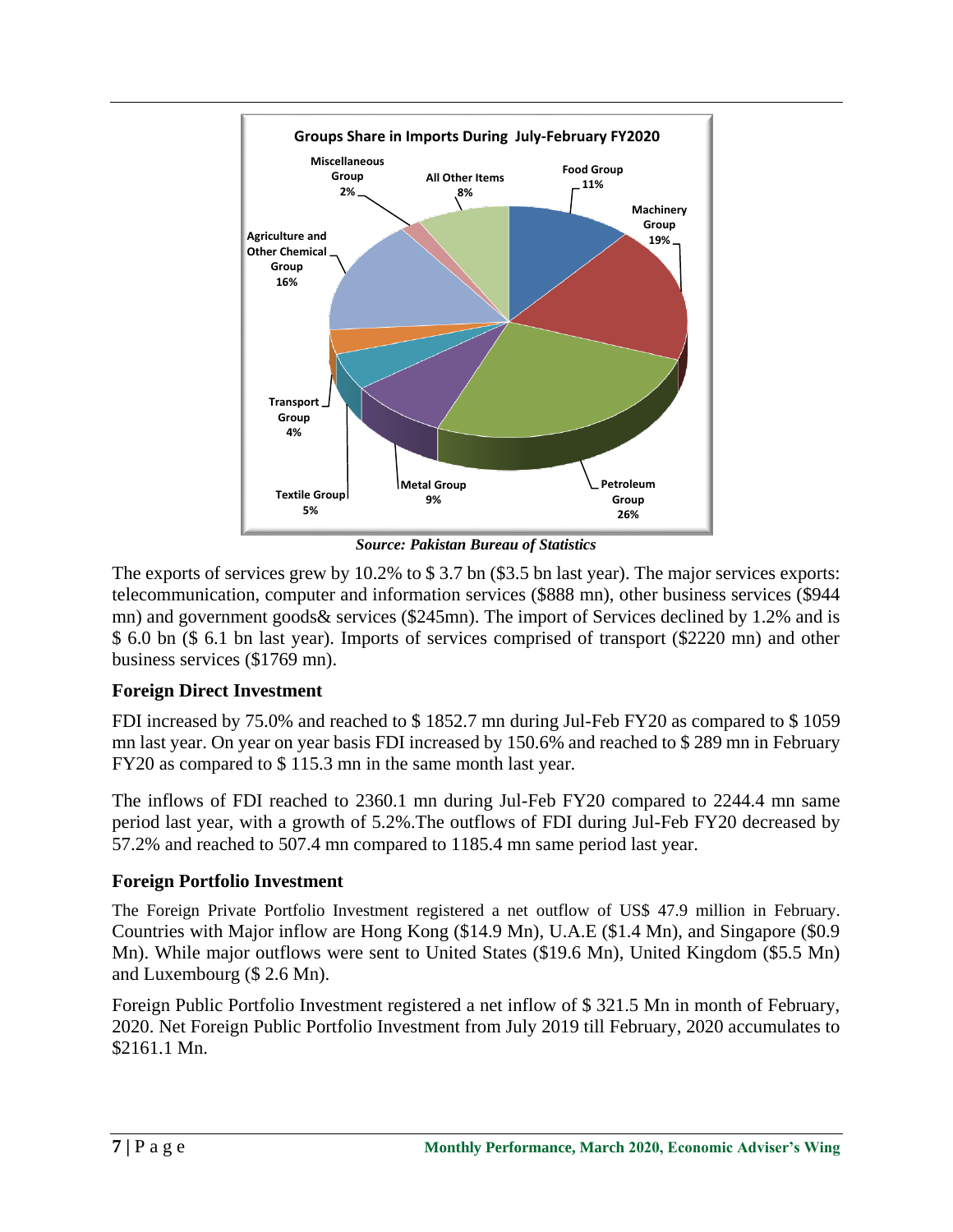#### **Worker's Remittances**

During Jul-Feb FY20, remittances reached to \$ 15126.5 mn (\$ 14355.8 mn last year), with a growth of 5.4%. On Y-o-Y basis, remittances witnessed a growth of 15.3 % in February 2020, recorded \$1824.3 mn (\$ 1581.7mn last year). Share of remittances from Saudi Arabia 23 % (\$ 3473.4 mn), U.A.E 20.7% (\$ 3131.8 mn), USA 16.9 % (\$ 2558.3 mn), U.K 15.2 % (\$ 2305.6 mn), other GCC countries 9.6 % (\$ 1453.5 mn), Malaysia 6.7 % (\$ 1041.4 mn), EU 2.9 % (\$ 431.1 mn) and other countries 4.8 %.



*Source: State Bank of Pakistan*

# **7. Performance of KSE Index**

Fear of outbreak of Corona virus dominated the market perception in the month of February. KSE-100 index plunged 3647.32 points (8.76% decrease) and closed at 37983.62, lowest in 3 months.



#### *Source: Pakistan Stock Exchange*

Similarly, a massive sum of Rs. 756 bn (9.63% decrease) was wiped out from market capitalization which settled at Rs 7094.66 bn at the end of the month. Figure below depicts the downward trend that started in February.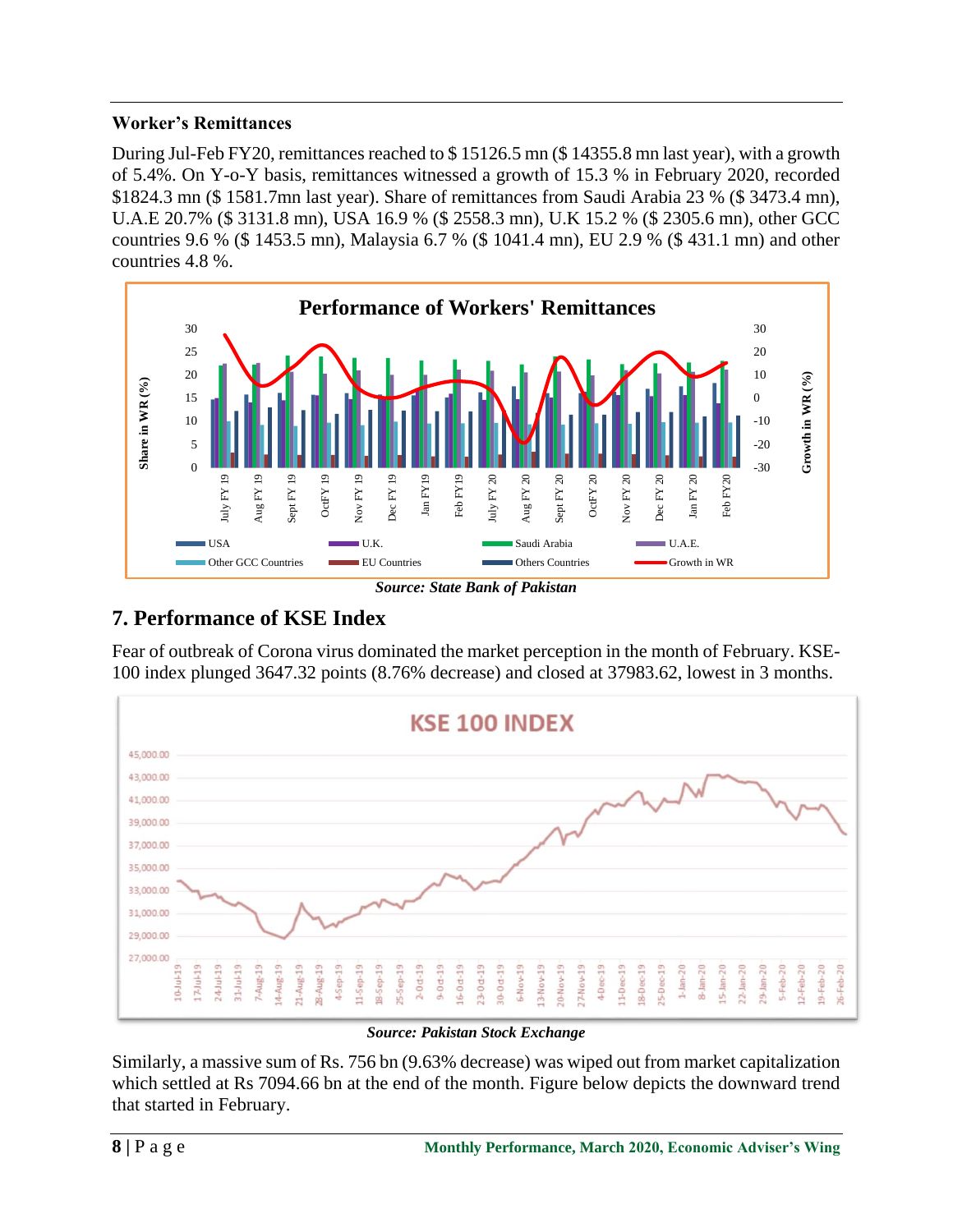

*Source: Pakistan Stock Exchange*

# **Major Achievements**

- The Reimbursement of T.T. Charges Scheme is revised on March 2020 accordingly, the amount of Home Remittance transaction between USD 100/- and USD 200/- (or equivalent in other currencies) to be reimbursed increased from SAR 10/ to SAR 20/-.
- The amount of the remittances transferred into bank accounts will be exempted from withholding tax with effect from July 1, 2020. ECC has approved a TSG of Rs.9.6 bn during the current financial year to finance the above-mentioned initiatives.
- A "National Remittance Loyalty Program" will be launched from September 1, 2020 with collaboration of major commercial banks and government agencies through which various incentives will be given to remitters through mobile apps and cards.
- During Jul-Feb FY2020, FBR has issued Rs.111.1 bn of refunds whereas in the last year the refunds of Rs. 84.1 bn were issued. Up to February 29th 2020, total returns for Tax Year 2019 were 2,483,866 whereas 373,877 new taxpayers paid taxes in Tax Year 2019.
- Manpower export grew by  $54.65\%$  (66,865) in February, 2020 as compared to (43,234) in the same period last year.
- SBP has announced two schemes; a "Temporary Economic Refinance Facility (TERF)" and a "Refinance Facility for Combating COVID-19 (RFCC)", according to which new project in the manufacturing sector and hospitals could avail bank financing at reduced rate of 7 percent and 3 percent respectively to fight against contagious virus and increase investment in the country.
- Under National Poverty Graduation Initiative Rs 1,897 mn have been disbursed in the month of February, 2020 and 20.4 bn during Jul-Feb FY20.
- Federal Government has unveiled a Rs.1200 billion Economic Package to provide relief to citizens, particularly low-income groups whose livelihood has been badly affected by the Corona virus pandemic.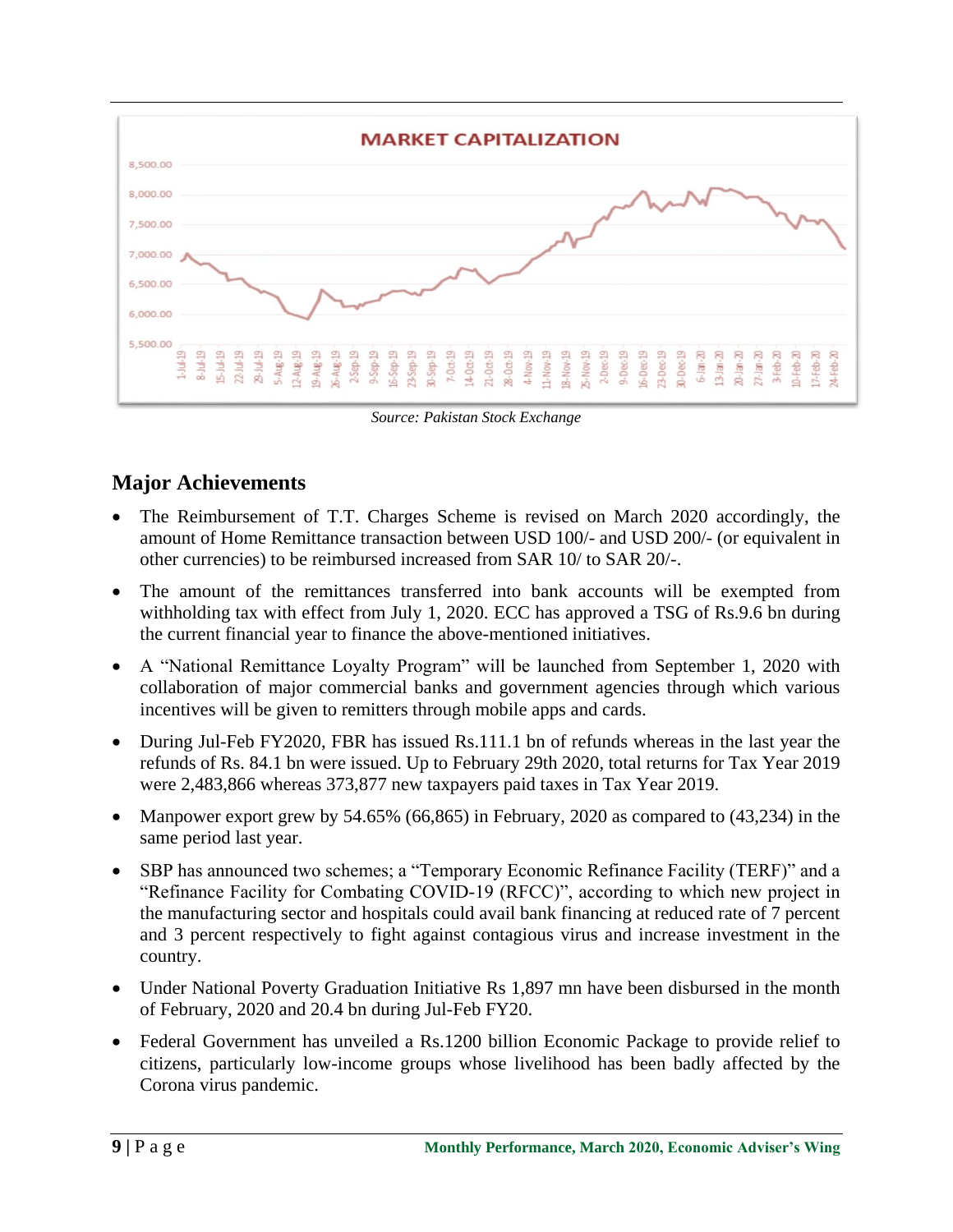## **Conclusion**

GDP growth for FY2020 was projected to grow by 3.0%. However, the outbreak of Corona virus may affect Pakistan's economy through various channels. Therefore, there will be further reduction in GDP growth; however, the magnitude of decline is uncertain. Pakistan's domestic production and exports value may suffer due to less supply of intermediate goods and decrease in global demand and commodity prices. The economic downturn in China, USA, EU and Middle East will affect Pakistan's exports and remittances inflows. The slowdown will also have negative impact on tax and non-tax revenues; whereas government spending will overrun and fiscal balance will disturb having negative implications.

Besides possible worst effects on Pakistan's economy, recent decline in oil prices is a positive thing for Pakistan's economy. Petroleum group import bill is \$13.9 bn of a year. A drop of crude oil prices may reduce the current account deficit and ease out inflation/domestic prices.

\_\_\_\_\_\_\_\_\_\_\_\_\_\_\_\_\_\_\_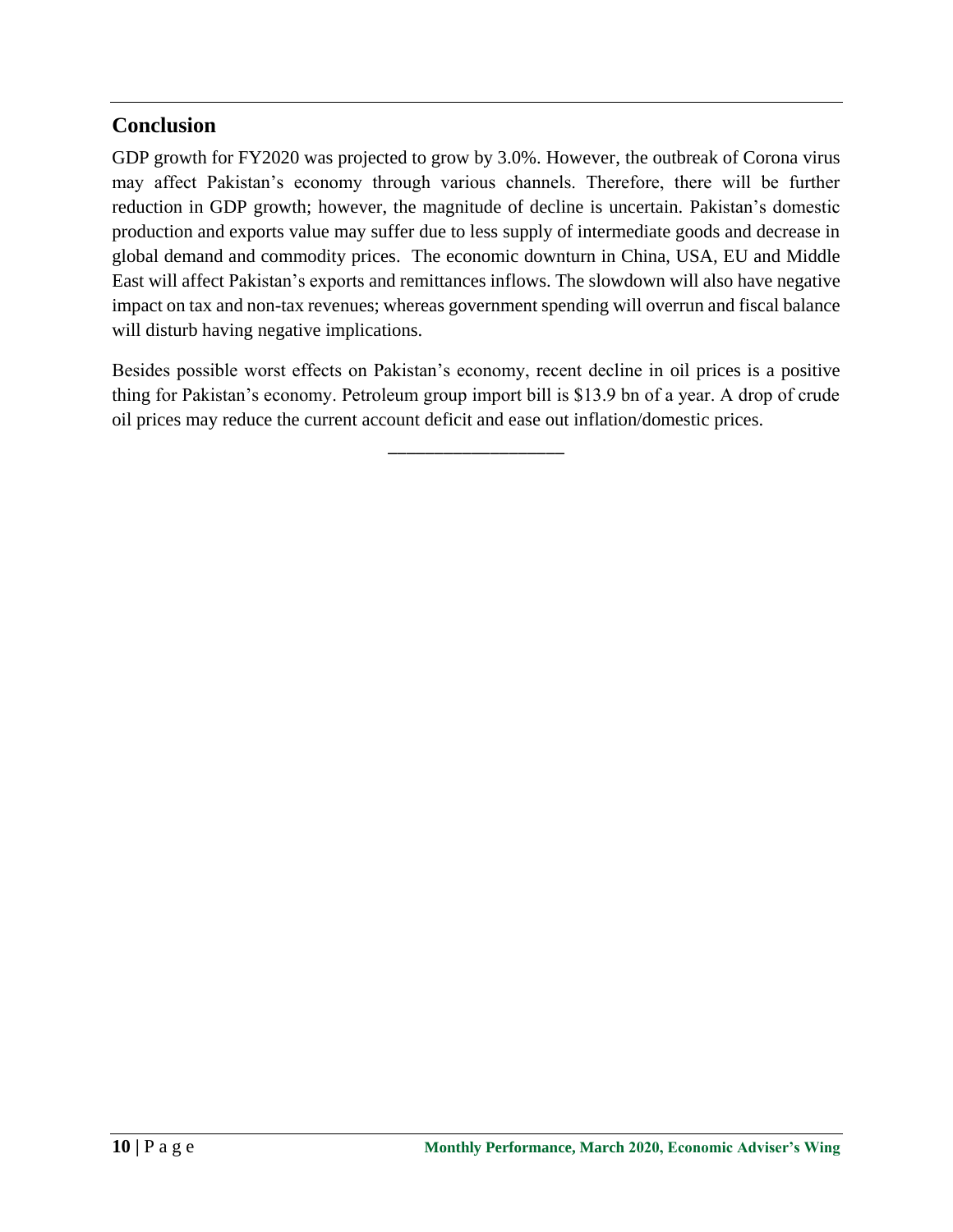|                                           | 2018-19        | 2019-20                   | $\frac{0}{0}$     |
|-------------------------------------------|----------------|---------------------------|-------------------|
|                                           | <b>Jul-Feb</b> | <b>Jul-Feb</b>            | <b>Change</b>     |
| <b>External Sector</b>                    |                |                           |                   |
| <b>Exports</b> $(\$ bn)$                  | 16.0           | 16.4                      | 2.7               |
| <b>Imports</b> $(\$ bn)$                  | 35.9           | 29.7                      | $\downarrow$ 17.5 |
| <b>Trade Deficit</b> (\$ bn)              | 19.9           | 13.2                      | 33.7              |
| <b>Remittances</b> (\$ bn)                | 14.4           | 15.1                      | 5.4               |
| <b>Current Account Deficit (\$ bn)</b>    | 9.8            | 2.8                       | $\downarrow$ 71.0 |
| <b>Current Account Deficit</b> (% of GDP) | 5.0            | 1.5                       |                   |
| $FDI$ (\$ mn)                             | 146.8          | 223.1                     | $\uparrow$ 52.0   |
|                                           | (January)      | (January)                 |                   |
|                                           | 115.3          | 289.0                     | $\uparrow$ 150.6  |
|                                           | (February)     | (February)                |                   |
|                                           | 1059.0         | 1852.7                    | $\uparrow$ 75.0   |
|                                           | $(Jul-Feb)$    | $(Jul-Feb)$               |                   |
|                                           |                |                           |                   |
| <b>Portfolio Investment</b> (\$ mn)       | 10.9           | 2.8                       | $\downarrow$ 74.3 |
|                                           | (January)      | (January)                 |                   |
|                                           | 0.5            | $-47.9$                   |                   |
|                                           | (February)     | (February)                |                   |
|                                           | $-408.4$       | $-26.3$                   |                   |
|                                           |                |                           |                   |
| <b>Total Foreign Investment (\$ mn)</b>   | 650.6          | 3987.5                    | ↑                 |
|                                           |                |                           |                   |
| <b>Forex Reserves</b> (\$ bn)             | 15.709         | 18.317                    |                   |
|                                           | (SBP: 8.838)   | (SBP: 12.285)             |                   |
|                                           | (Banks:        | (Banks:                   |                   |
|                                           | 6.871)         | 6.032)                    |                   |
|                                           | (On $15th$ Mar | (On 17 <sup>th</sup> Mar) |                   |
|                                           | 2019)          | 2020)                     |                   |
| <b>Exchange rate (PKR/US\$)</b>           | 138.28         | 158.43                    |                   |
|                                           | (On $15th$ Mar | (On 17 <sup>th</sup> Mar) |                   |
|                                           | 2019)          | 2020)                     |                   |

# **Economic Indicators (***19.03.2020)*

**Source: SBP, PBS**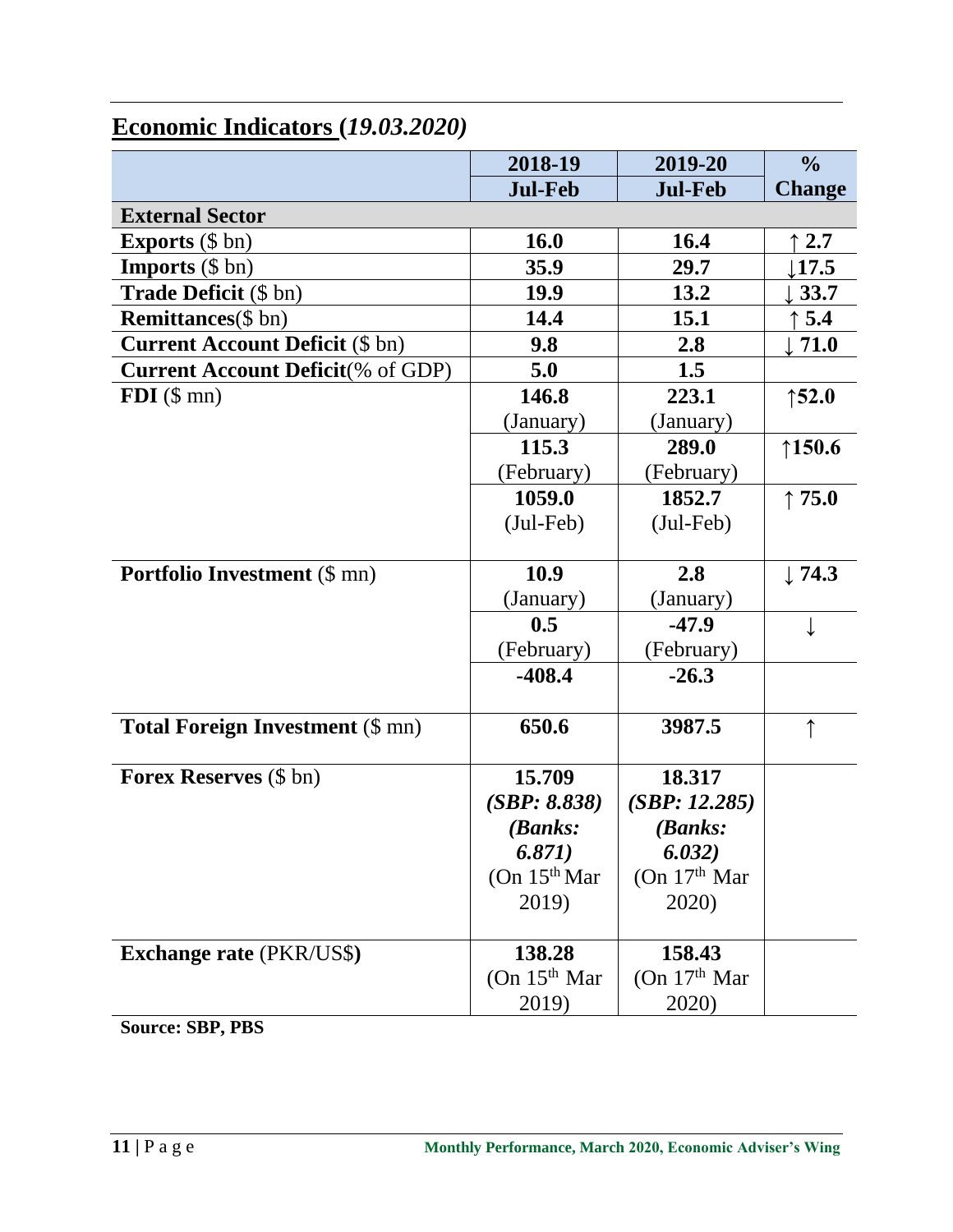|                                         |                                        |                               | (Rs bn)          |  |  |
|-----------------------------------------|----------------------------------------|-------------------------------|------------------|--|--|
|                                         | 2018-19                                | 2019-20                       | $\frac{0}{0}$    |  |  |
|                                         | Jul-Jan                                | Jul-Jan                       | <b>Change</b>    |  |  |
| <b>Fiscal</b>                           |                                        |                               |                  |  |  |
| <b>FBR Revenue (provisional)</b>        | 2331.5                                 | 2731.0                        | $\uparrow$ 17.1  |  |  |
|                                         | $(Jul-Feb)$                            | $(Jul-Feb)$                   |                  |  |  |
| <b>Non Tax Revenue</b>                  | <b>250</b>                             | 775                           | $\uparrow$ 210   |  |  |
|                                         |                                        |                               |                  |  |  |
| <b>Expenditures</b>                     | 3357.0                                 | 4226.6                        | $\uparrow$ 25.9  |  |  |
|                                         | $(Jul-Dec)$                            | $(Jul-Dec)$                   |                  |  |  |
| <b>Federal PSDP</b>                     | 233                                    | 360                           | $\uparrow$ 54.5  |  |  |
| (incl. grants to provinces)             |                                        |                               |                  |  |  |
| <b>Fiscal Deficit</b>                   | 1472                                   | 1430                          | $\downarrow$ 2.8 |  |  |
|                                         |                                        |                               |                  |  |  |
| <b>Monetary Sector</b>                  |                                        |                               |                  |  |  |
| <b>Agriculture Credit (provisional)</b> | 606.1                                  | 702.9                         | $\uparrow$ 16.0  |  |  |
|                                         | $(Jul-Jan)$                            | $(Jul-Jan)$                   |                  |  |  |
| <b>Government borrowing from SBP</b>    | 3195.3                                 | $-896.2$                      |                  |  |  |
|                                         | $(1st$ Jul–7 <sup>th</sup><br>Mar2019) | $(1st$ Jul $-6th$<br>Mar2020) |                  |  |  |
|                                         | 554.3                                  | 242.6                         |                  |  |  |
| <b>Credit to private sector (Flows)</b> | $(1st$ Jul–7 <sup>th</sup>             | $(1st$ Jul $-6th$             |                  |  |  |
|                                         | Mar2019)                               | Mar2020)                      |                  |  |  |
|                                         |                                        |                               |                  |  |  |
| <b>Total Credit</b>                     | 506.7                                  | 111.9                         |                  |  |  |
| <b>Working Capital</b>                  | 374.6                                  | 44.4                          |                  |  |  |
|                                         |                                        |                               |                  |  |  |
| <b>Fixed Investment</b>                 | 37.0                                   | 1.2                           |                  |  |  |
| <b>Trade Financing</b>                  | 95.1                                   | 66.4                          |                  |  |  |
|                                         | 10.25                                  | 12.50                         |                  |  |  |
| Policy Rate $(\%)$                      | $(w.e.f 1-Feb-$                        | $(w.e.f. 18-$                 |                  |  |  |
|                                         | 19)                                    | Mar-20 $)$                    |                  |  |  |

**Source: SBP & FBR, Budget Wing**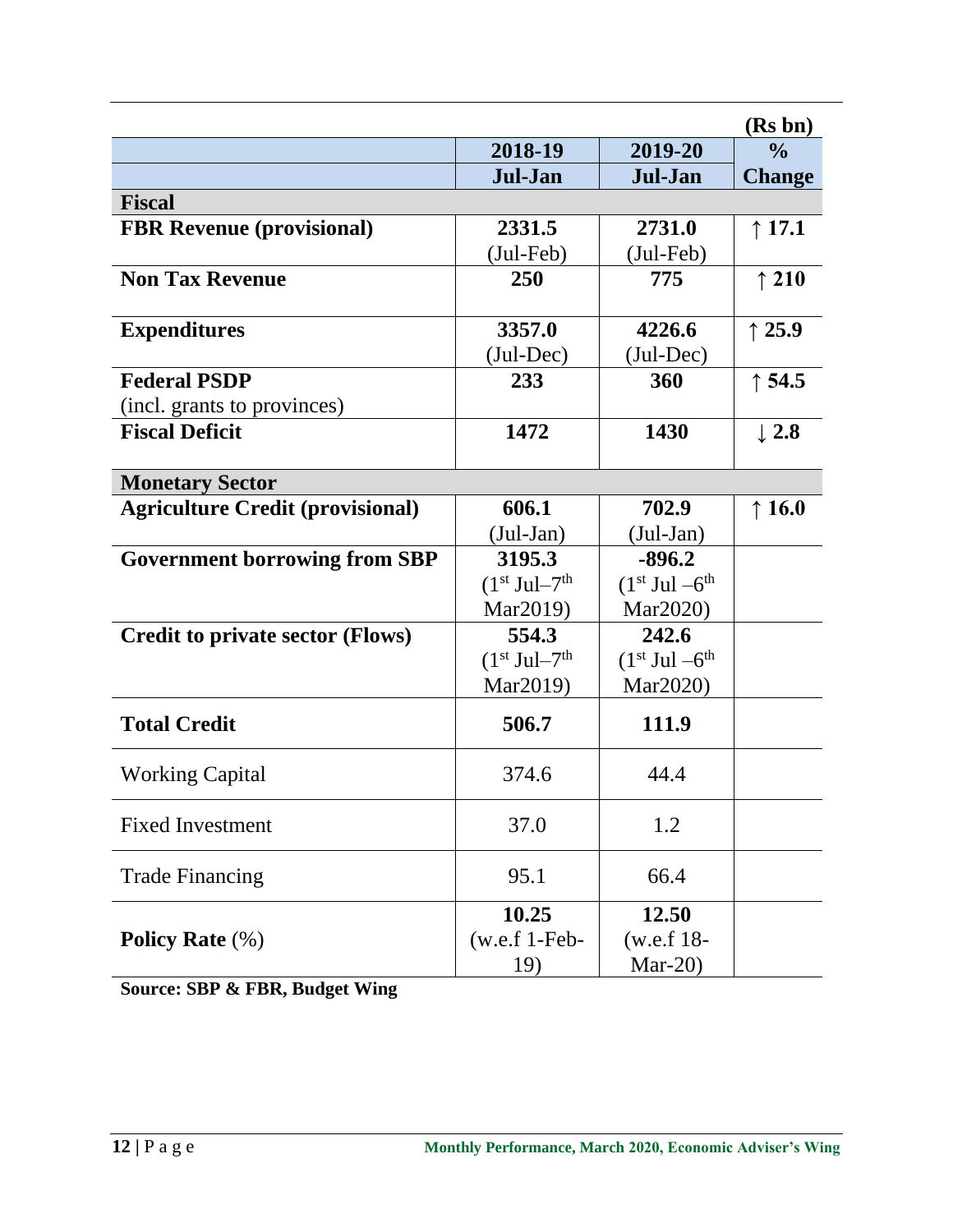|                                          | 2018-19       | 2019-20                           | $\frac{0}{0}$<br><b>Change</b> |
|------------------------------------------|---------------|-----------------------------------|--------------------------------|
| <b>Inflation</b>                         |               |                                   |                                |
| <b>CPI</b> (National) (%)                | 6.8           | 12.4                              |                                |
|                                          | (February)    | (February)                        |                                |
|                                          | 6.0           | 11.7                              |                                |
|                                          | $(Jul-Feb)$   | $(Jul-Feb)$                       |                                |
| <b>Real Sector</b>                       |               |                                   |                                |
| <b>Large Scale Manufacturing</b>         | $-11.51$      | 9.96                              |                                |
| $(LSM)$ $(\%)$                           | (December)    | (December)                        |                                |
|                                          | $-0.93$       | $-5.96$                           |                                |
|                                          | (January)     | (January)                         |                                |
|                                          | $-1.61$       | $-3.37$                           |                                |
|                                          | $(Jul-Jan)$   | $(Jul-Jan)$                       |                                |
| <b>Miscellaneous</b>                     |               |                                   |                                |
| <b>PSX Index*</b>                        | 33996         | 32617                             | $\downarrow$ 4.06              |
|                                          | (On $1st$ Jul | (On $17th$ Mar                    |                                |
|                                          | 2019)         | 2020)                             |                                |
| <b>Market Capitalization (Rs trn)</b>    | 6.89          | 6.23                              | $\downarrow$ 9.58              |
|                                          | (On $1st$ Jul | (On $17th$ Mar                    |                                |
|                                          | 2019)         | 2020)                             |                                |
| <b>Market Capitalization (\$ bn)</b>     | 43.58         | 39.34                             | $\downarrow$ 9.73              |
|                                          | (On $1st$ Jul | (On $17th$ Mar                    |                                |
|                                          | 2019)         | 2020)                             |                                |
| <b>Incorporation of Companies</b>        | 9466          | 12417                             | $\uparrow$ 31.17               |
|                                          | $(Jul-Feb)$   | $(Jul-Feb)$                       |                                |
| *: Formerly Karachi Stock Exchange (KSE) |               | <b>Source: PBS, PSX&amp; SECP</b> |                                |